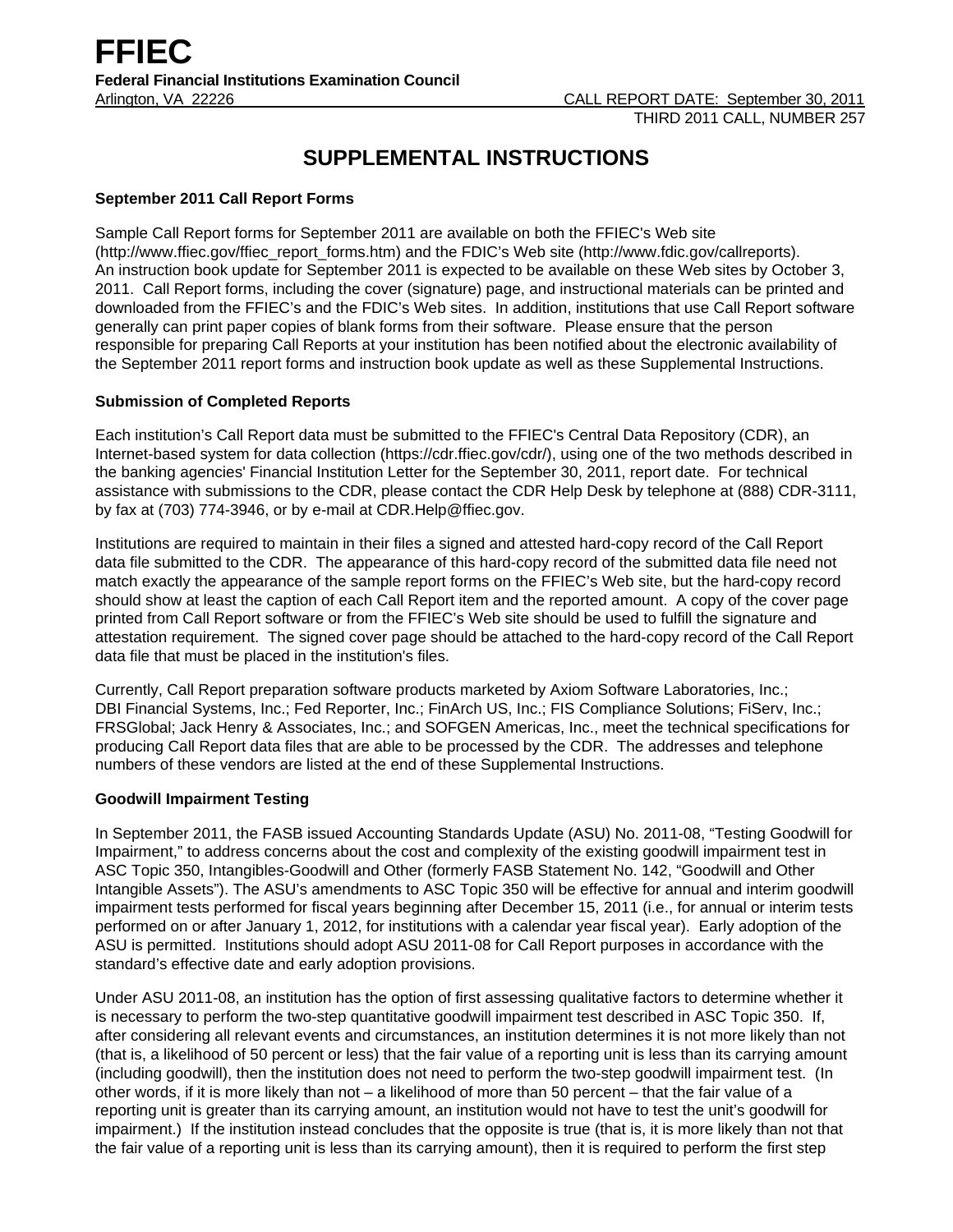and, if necessary, the second step of the two-step goodwill impairment test. Under ASU 2011-08, an institution may choose to bypass the qualitative assessment for any reporting unit in any period and proceed directly to performing the first step of the two-step goodwill impairment test. The ASU includes examples of events and circumstances that an institution should consider in evaluating whether it is more likely than not that the fair value of a reporting unit is less than its carrying amount.

For additional information, institutions should refer to ASU 2011-08, which is available at http://www.fasb.org/jsp/FASB/Page/SectionPage&cid=1176156316498.

#### **Small Business Lending Fund**

The Small Business Lending Fund (SBLF), which was enacted into law in September 2010 as part of the Small Business Jobs Act of 2010, is a \$30 billion fund that encourages lending to small businesses by providing capital to qualified community institutions with assets of less than \$10 billion. The U.S. Treasury Department is administering the SBLF Program (http://www.treasury.gov/resource-center/sbprograms/Pages/Small-Business-Lending-Fund.aspx).

Under the SBLF Program, the Treasury Department purchases noncumulative perpetual preferred stock from qualifying depository institutions and holding companies (other than Subchapter S and mutual institutions). When this stock is issued by a depository institution, it should be reported on the Call Report balance sheet (Schedule RC) in item 23, "Perpetual preferred stock and related surplus." For regulatory capital purposes, this noncumulative perpetual preferred stock qualifies as a component of Tier 1 capital and should be included in the amount reported for "Total equity capital" in item 1 of Schedule RC-R, Regulatory Capital.

Qualifying Subchapter S corporations and mutual institutions issue unsecured subordinated debentures to the Treasury Department through the SBLF. Depository institutions that issue these debentures should report them on the Call Report balance sheet (Schedule RC) in item 19, "Subordinated notes and debentures." For regulatory capital purposes, the debentures are eligible for inclusion in an institution's Tier 2 capital. Institutions should report the portion of these debentures that qualify for inclusion in Tier 2 capital in accordance with their primary federal regulator's capital standards in Schedule RC-R, item 12, "Qualifying subordinated debt and redeemable preferred stock."

#### **Reporting Data for Deposit Insurance Assessment Purposes**

In February 2011, the FDIC adopted a final rule that redefined the deposit insurance assessment base for all insured depository institutions and revised the risk-based assessment system for large and highly complex institutions (generally, institutions with \$10 billion or more in total assets). The final assessments rule took effect April 1, 2011, and first applied to institutions' assessments for the second quarter of 2011.

To provide the data needed to implement the redefined assessment base for all institutions and the revised assessment system for large and highly complex institutions, Call Report Schedule RC-O, Other Data for Deposit Insurance and FICO Assessments, was revised as of the June 30, 2011, report date. A minimal number of new data items applied to most institutions with less than \$10 billion in total assets. In contrast, the revisions to Schedule RC-O primarily affected large and highly complex institutions.

The revised Schedule RC-O instructions issued in June 2011 included transition guidance permitting large and highly complex institutions to use either their existing internal methodologies or definitions found in existing supervisory guidance to identify and report "subprime consumer loans" and "leveraged loans" originated or purchased prior to October 1, 2011, in lieu of using the definitions of these two asset categories in the FDIC's final assessments rule. The October 1 transition date for identifying and reporting subprime and leveraged loans has now been extended to April 1, 2012. The Call Report instruction book update for September 2011 includes revised instructions for Schedule RC-O that incorporate the extended transition date.

#### **Accounting for Loan Participations**

Amendments to ASC Topic 860, Transfers and Servicing, resulting from Accounting Standards Update No. 2009-16 (formerly FASB Statement No. 166, "Accounting for Transfers of Financial Assets") modified the criteria that must be met in order for a transfer of a portion of a financial asset, such as a loan participation, to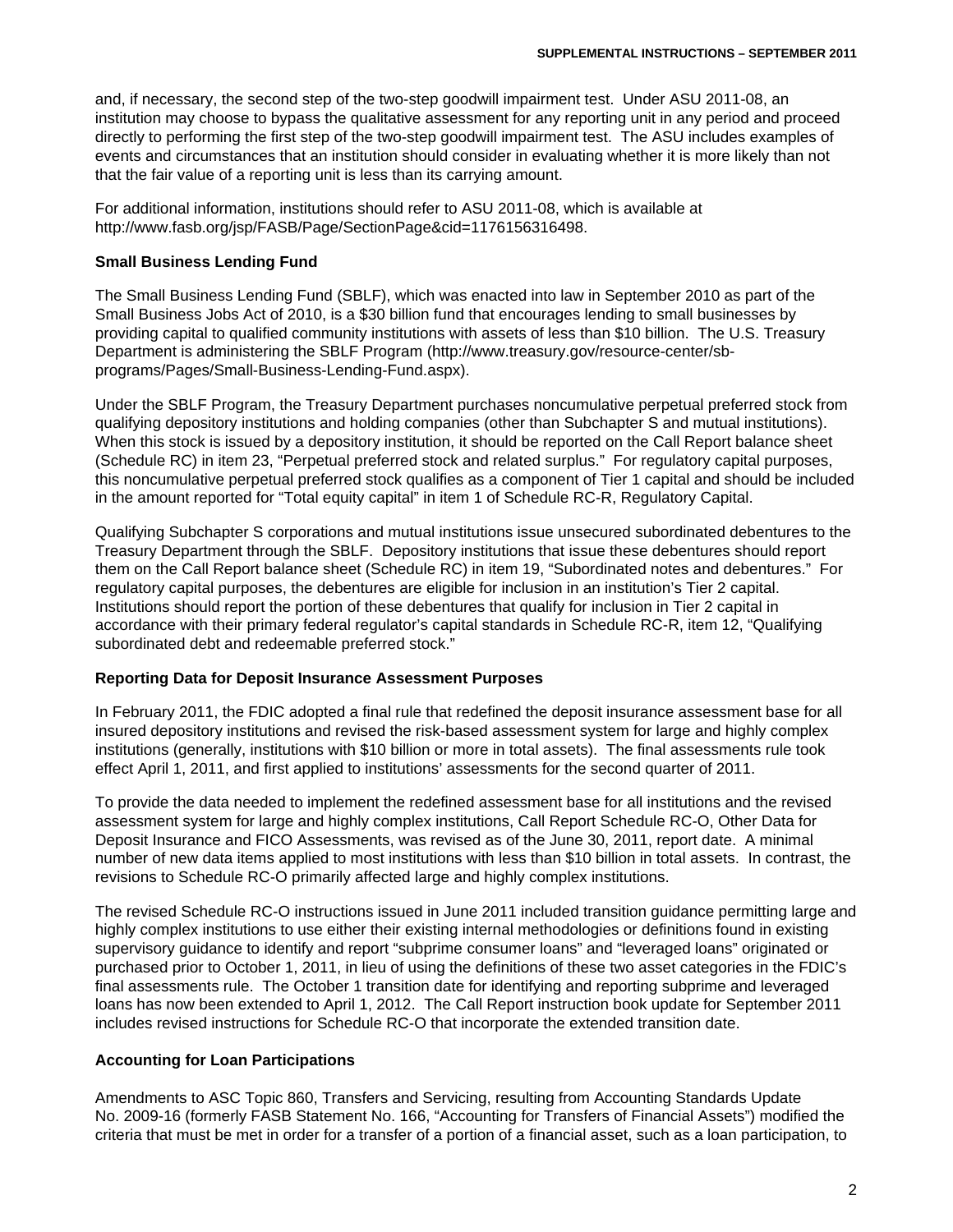qualify for sale accounting. These changes apply to transfers of loan participations on or after the effective date of amended ASC Topic 860 (January 1, 2010, for institutions with a calendar year fiscal year), including advances under lines of credit that are transferred on or after the effective date even if the line of credit agreements were entered into before the effective date. Institutions with a calendar year fiscal year must account for transfers of loan participations on or after January 1, 2010, in accordance with amended ASC Topic 860. In general, loan participations transferred before the effective date of amended ASC Topic 860 are not affected by this accounting standard.

The Glossary entry for "Transfers of Financial Assets" in the Call Report instruction book incorporates the provisions of amended ASC Topic 860 and addresses related reporting issues, including a discussion of the reporting treatment of loan participations in accordance with amended ASC Topic 860. In particular, the Glossary entry discusses the reporting of transfers of loans guaranteed by the Small Business Administration (SBA). It describes the SBA's previously longstanding requirement obligating the transferor of the guaranteed portion of an SBA loan at a premium to refund the premium to the transferee if the loan is repaid within 90 days of the transfer. The Glossary entry notes that this premium refund obligation is a form of recourse, which causes the transferred guaranteed portion of the loan to not meet the definition of a "participating" interest" for this 90-day period during which the transfer must be accounted for as a secured borrowing. Thereafter, assuming the transferred guaranteed portion and the retained unguaranteed portion of the SBA loan then meet the definition of a "participating interest," the transfer of the guaranteed portion can be accounted for as a sale if all of the conditions for sale accounting in amended ASC Topic 860 are met.

Institutions should note that the SBA eliminated its premium refund requirement for transfers of guaranteed portions of SBA loans at a premium effective for loan transfers settled on or after February 15, 2011. The elimination of this obligation removes the key factor that had been preventing the guaranteed and unguaranteed portions of an SBA loan from meeting the definition of a "participating interest" in a transfer of the guaranteed portion at a premium. With the elimination of this obligation from transfers at a premium on or after February 15, 2011, the transferred guaranteed portion and the retained unguaranteed portion of the SBA loan should now normally meet the definition of a "participating interest" on the transfer date. Assuming that is the case and if all of the conditions for sale accounting set forth in ASC Topic 860 are met, the transfer of the guaranteed portion of an SBA loan on or after February 15, 2011, would now qualify as a sale on the transfer date, with immediate recognition of any gain or loss on the sale in earnings.

#### **Troubled Debt Restructurings and Current Market Interest Rates**

Many institutions are restructuring or modifying the terms of loans through workout programs, renewals, extensions, or other means to provide payment relief for borrowers who have suffered deterioration in their financial condition. Such loan restructurings may include, but are not limited to, reductions in principal or accrued interest, reductions in interest rates, and extensions of the maturity date. Modifications may be executed at the original contractual interest rate on the loan, a current market interest rate, or a below-market interest rate. Many of these loan modifications meet the definition of a troubled debt restructuring (TDR).

Institutions should note that, effective as of the March 31, 2011, report date, the Call Report items in which loans that are TDRs were reported in prior quarters – Memorandum item 1 in Schedule RC-N, Past Due and Nonaccrual Loans, Leases, and Other Assets, or Memorandum item 1 in Schedule RC-C, part I, Loans and Leases, depending on whether a loan is or is not in compliance with its modified terms – were revised to include breakdowns of these TDRs by loan category. In addition, consumer loans that have undergone TDRs, which were previously exempt from being reported in the Memorandum items for TDRs, must now be reported in these items.

The TDR accounting and reporting standards are set forth in ASC Subtopic 310-40, Receivables – Troubled Debt Restructurings by Creditors (formerly FASB Statement No. 15, "Accounting by Debtors and Creditors for Troubled Debt Restructurings," as amended). This guidance specifies that a restructuring of a debt constitutes a TDR if, at the date of restructuring, the creditor for economic or legal reasons related to a debtor's financial difficulties grants a concession to the debtor that it would not otherwise consider. The creditor's concession may include a restructuring of the terms of a debt to alleviate the burden of the debtor's near-term cash requirements, such as a modification of terms to reduce or defer cash payments required of the debtor in the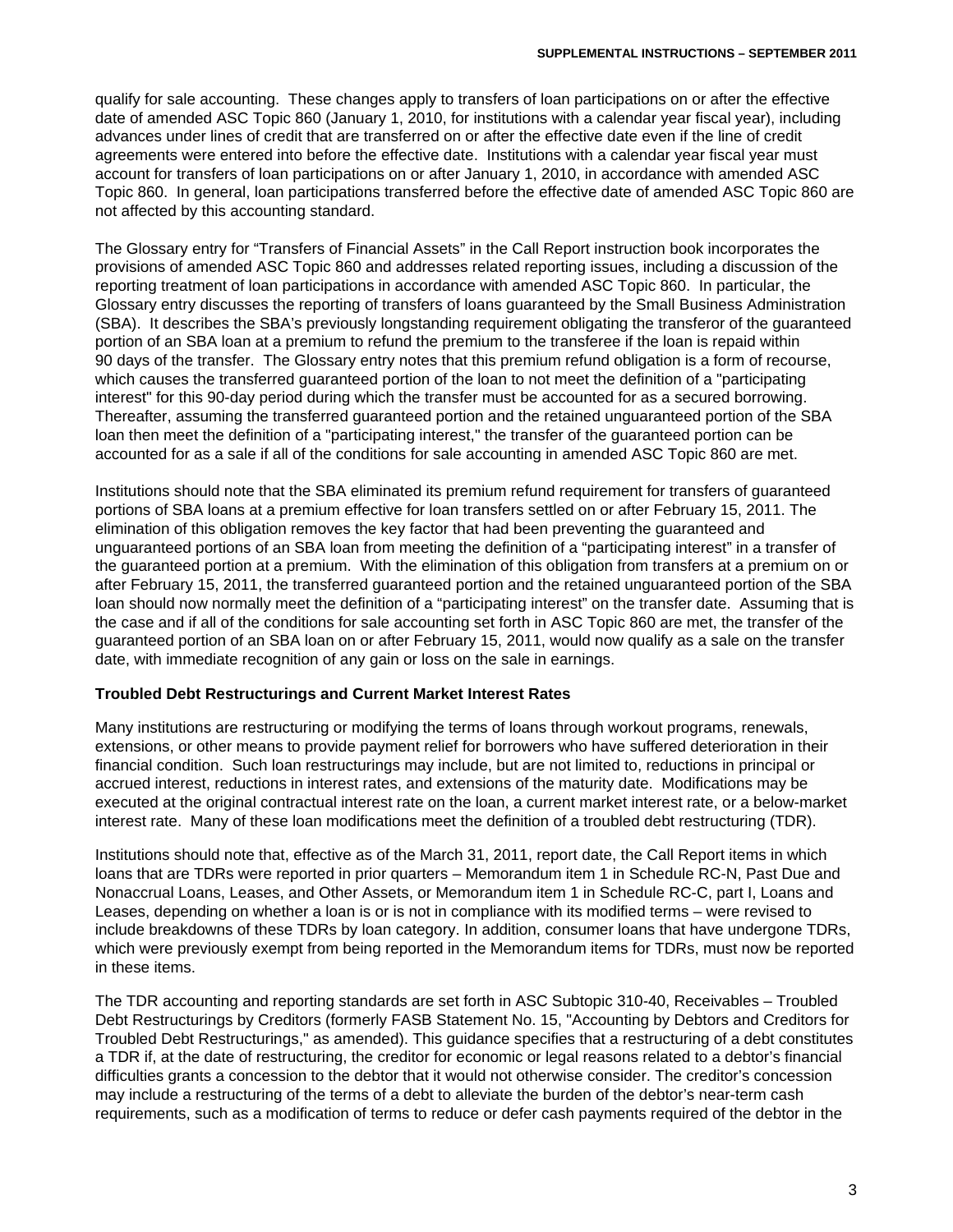near future to help the debtor attempt to improve its financial condition and eventually be able to pay the creditor.

The stated interest rate charged to the borrower after a loan restructuring may be greater than or equal to interest rates available in the marketplace for similar types of loans to nontroubled borrowers at the time of the restructuring. Some institutions have concluded that these restructurings are not TDRs; however, this conclusion may be inappropriate. In reaching this conclusion, these institutions may not have considered all of the facts and circumstances associated with the loan modification besides the interest rate. An interest rate on a modified loan greater than or equal to those available in the marketplace for similar loans to nontroubled borrowers does not in and of itself preclude a modification from being designated as a TDR. Rather, when evaluating a loan modification to a borrower experiencing financial difficulties, an analysis of all facts and circumstances is necessary to determine whether the institution has made a concession to the borrower with respect to the market interest rate or has made some other type of concession that could trigger TDR accounting and disclosure (for example, terms or conditions outside of the institution's policies or common market practices). If TDR accounting and disclosure is appropriate, the institution must determine how the modified or restructured loan should be reported in the Call Report.

Generally, a restructured loan yields a current market interest rate if the restructuring agreement specifies an interest rate greater than or equal to the rate that the institution was willing to accept at the time of the restructuring for a new loan with comparable risk. A restructured loan does not yield a market interest rate simply because the interest rate charged under the restructuring agreement has not been reduced. In addition, when a modification results in an increase (either temporary or permanent) in the contractual interest rate, the increased interest rate cannot be presumed to be an interest rate that is at or above market. Therefore, in determining whether a loan has been modified at a market interest rate, an institution should analyze the borrower's current financial condition and compare the rate on the modified loan to rates the institution would charge customers with similar financial characteristics on similar types of loans. This determination requires the use of judgment and should include an analysis of credit history and scores, loanto-value ratios or other collateral protection, the borrower's ability to generate cash flow sufficient to meet the repayment terms, and other factors normally considered when underwriting and pricing loans.

Likewise, a change in the interest rate on a modified or restructured loan does not necessarily mean that the modification is a TDR. For example, a creditor may lower the interest rate to maintain a relationship with a debtor that can readily obtain funds from other sources. To be a TDR, the borrower must also be experiencing financial difficulties. The evaluation of whether a borrower is experiencing financial difficulties is based upon individual facts and circumstances and requires the use of judgment when determining if a modification of the borrower's loan should be accounted for and reported as a TDR.

In the Call Report, until a loan that is a TDR is paid in full or otherwise settled, sold, or charged off, the loan must be reported in the appropriate loan category in Schedule RC-C, part I, items 1 through 9, and in the appropriate loan category in:

- Schedule RC-C, part I, Memorandum item 1, if it is in compliance with its modified terms, or
- Schedule RC-N, Memorandum item 1, if it is not in compliance with its modified terms.

However, a loan that is a TDR (for example, because of a modification that includes a reduction in principal) that yields a market interest rate at the time of restructuring and is in compliance with its modified terms need not continue to be reported as a TDR in Schedule RC-C, part I, Memorandum item 1, in calendar years after the year in which the restructuring took place. To be considered in compliance with its modified terms, a loan that is a TDR must be in accrual status and must be current or less than 30 days past due on its contractual principal and interest payments under the modified repayment terms.

A loan restructured in a TDR is an impaired loan. Thus, all TDRs must be measured for impairment in accordance with ASC Subtopic 310-10, Receivables – Overall (formerly FASB Statement No. 114, "Accounting by Creditors for Impairment of a Loan," as amended), and the Glossary entry for "Loan Impairment."

For further information, see the Glossary entry for "Troubled Debt Restructurings" and the instructions for Schedules RC-C, part I, and RC-N.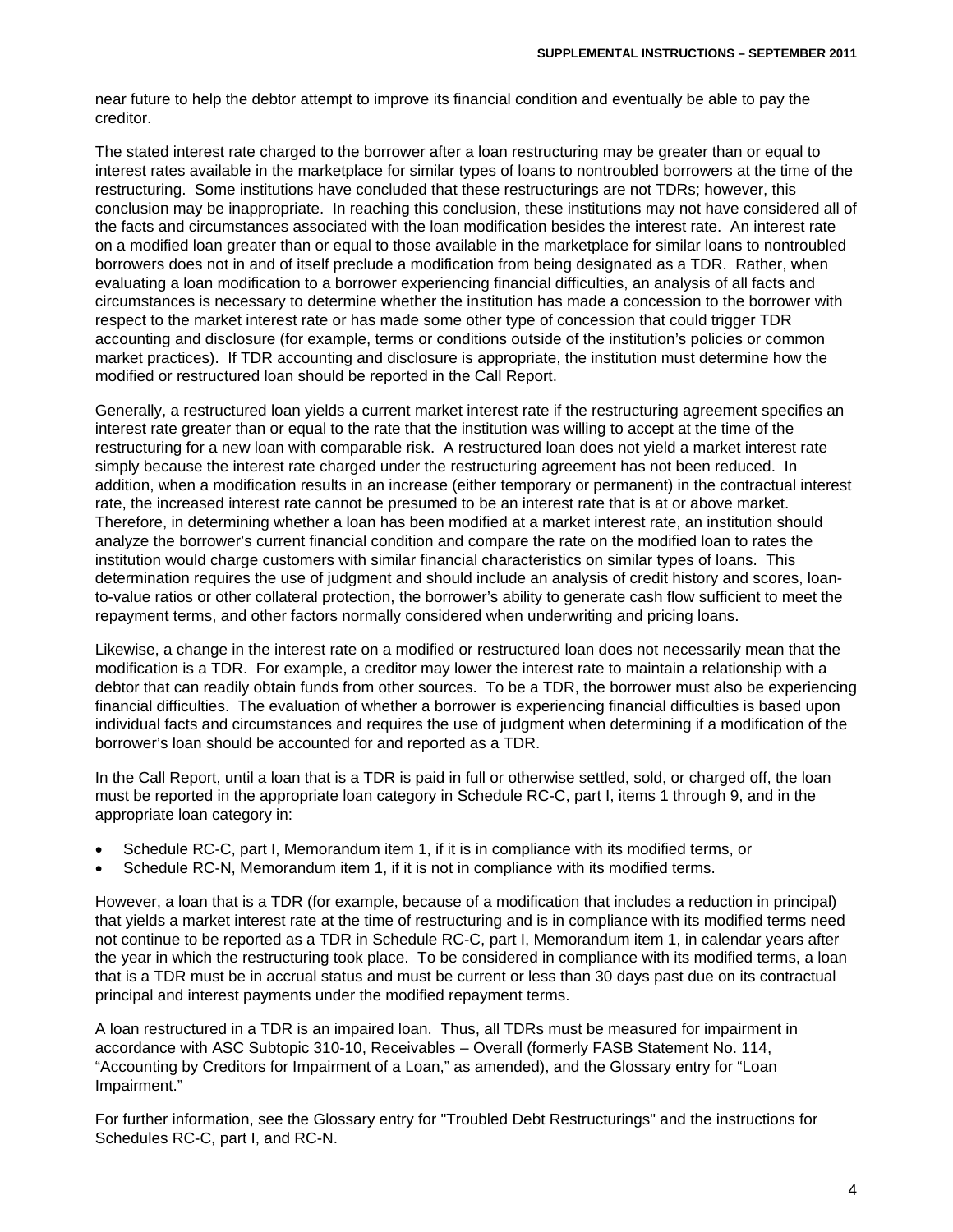### **Troubled Debt Restructurings and Accounting Standards Update No. 2011-02**

In April 2011, the FASB issued Accounting Standards Update (ASU) No. 2011-02, "A Creditor's Determination of Whether a Restructuring Is a Troubled Debt Restructuring," to provide additional guidance to help creditors determine whether a concession has been granted to a borrower and whether a borrower is experiencing financial difficulties. The guidance is also intended to reduce diversity in practice in identifying and reporting TDRs. This ASU is effective for public companies for interim and annual periods beginning on or after June 15, 2011, and should be applied retrospectively to the beginning of the annual period of adoption for purposes of identifying TDRs. The measurement of impairment for any newly identified TDRs resulting from retrospective application will be applied prospectively in the first interim or annual period beginning on or after June 15, 2011. (For most public institutions, the ASU takes effect July 1, 2011, but retrospective application begins as of January 1, 2011.) Nonpublic companies should apply the new guidance for annual periods ending after December 15, 2012, including interim periods within those annual periods. (For most nonpublic institutions, the ASU will take effect January 1, 2012.) Early adoption of the ASU is permitted for both public and nonpublic entities. Nonpublic entities that adopt early are subject to a retrospective identification requirement.

Institutions are expected to continue to follow the accounting and reporting guidance on TDRs in the preceding section of these Supplemental Instructions and in the Call Report instruction book. To the extent the guidance in the ASU differs from an institution's existing accounting policies and practices for identifying TDRs, the institution will be expected to apply the ASU for Call Report purposes in accordance with the standard's effective date and transition provisions, which are outlined above. To the extent that an institution's existing accounting policies and practices are consistent with guidance in the ASU, the institution should continue to follow its existing policies and practices.

ASU 2011-02 reiterates that the two conditions mentioned in the preceding section, "Troubled Debt Restructurings and Current Market Interest Rates," must exist in order for a loan modification to be deemed a TDR: (1) an institution must grant a concession to the borrower as part of the modification and (2) the borrower must be experiencing financial difficulties. The ASU explains that an institution may determine that a borrower is experiencing financial difficulties if it is probable that the borrower will default on any of its debts in the foreseeable future. The borrower does not have to be in default at the time of the modification. Other possible factors that should be considered in evaluating whether a borrower is experiencing financial difficulties is if the borrower has declared (or is in the process of declaring) bankruptcy, the creditor does not expect the borrower's cash flows to be sufficient to service its debt under the existing terms, or there is substantial doubt about an entity's ability to continue as a going concern.

Another important aspect of the ASU is that it prohibits financial institutions from using the effective interest rate test included in the TDR guidance for borrowers in ASC Subtopic 470-60, Debt – Troubled Debt Restructurings by Debtors, when determining whether the creditor has granted a concession as part of a loan modification. However, as explained in ASU 2011-02, if a borrower does not have access to funds at a market rate of interest for similar debt, the rate on the modified loan is considered to be a below-market rate and may be an indicator that the institution has granted a concession to the borrower. In this situation, a creditor must consider all aspects of the loan modification in determining whether it has granted a concession.

Furthermore, the ASU provides new guidance regarding insignificant delays in payment as part of a loan modification. If, after analysis of all facts and circumstances, a creditor determines that a delay in payment is insignificant, the creditor has not granted a concession to the borrower. This determination requires judgment and should consider many factors, including, but not limited to, the amount of the delayed payments in relation to the loan's unpaid principal or collateral value, the frequency of payments due on the loan, the original contractual maturity, and the original expected duration of the loan.

For additional information, institutions should refer to ASU 2011-02, which is available at http://www.fasb.org/jsp/FASB/Page/SectionPage&cid=1176156316498.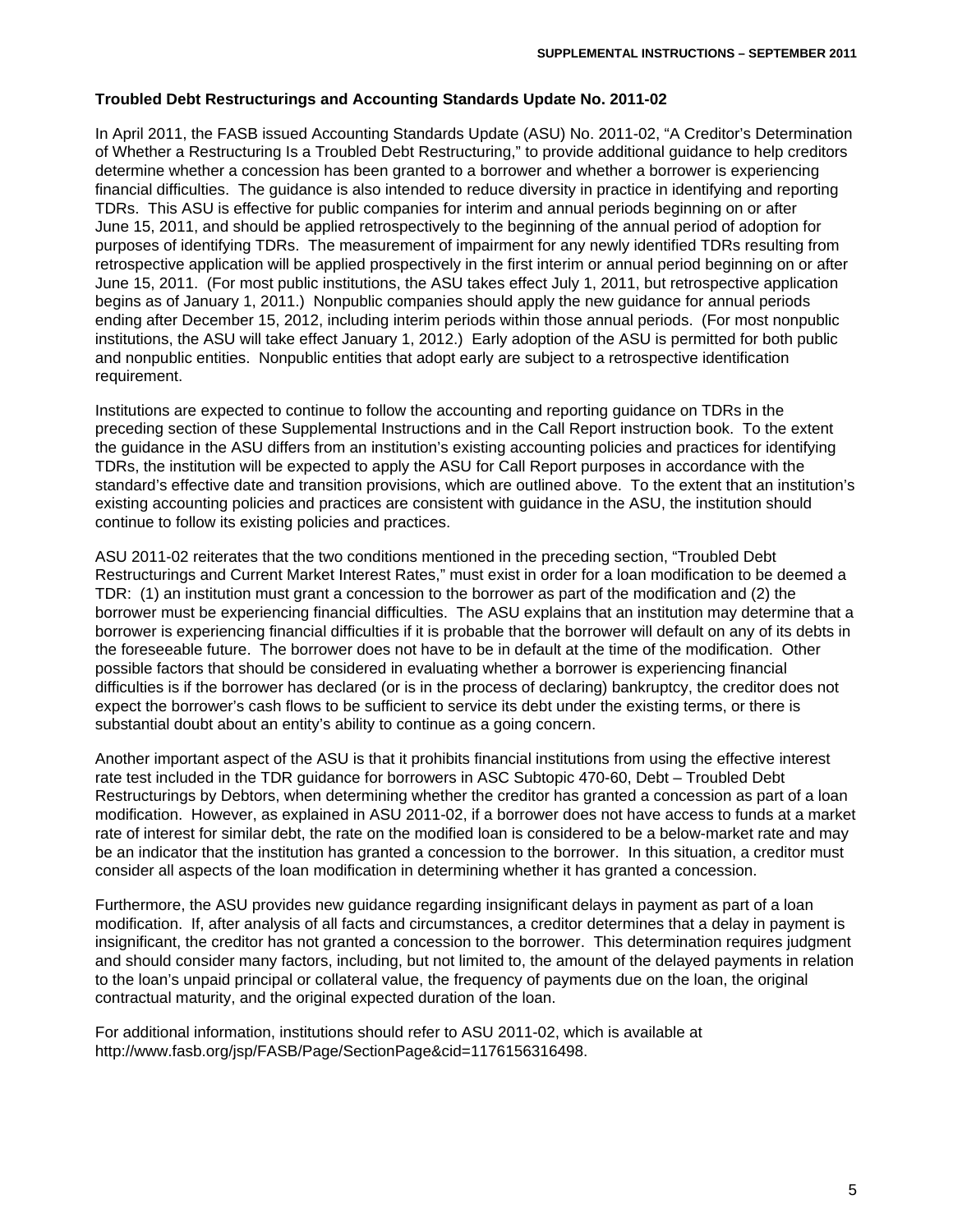# **Reporting Term Deposits**

The Federal Reserve Banks offer interest-bearing term deposits to eligible institutions through the Term Deposit Facility (TDF). A term deposit is a deposit with a specific maturity date. Term deposits offered through the TDF should be treated as balances due from a Federal Reserve Bank for Call Report purposes. Accordingly, term deposits should be reported in Schedule RC, Balance Sheet, item 1.b, "Interest-bearing balances," and in Schedule RC-A, Cash and Balances Due From Depository Institutions, item 4, "Balances due from Federal Reserve Banks," on the FFIEC 031 and FFIEC 041 reporting forms. The earnings on these term deposits should be reported in Schedule RI, Income Statement, item 1.c, "Interest income on balances due from depository institutions."

### **Reporting Purchased Subordinated Securities in Schedule RC-S**

In item 9 of Schedule RC-S, Servicing, Securitization, and Asset Sale Activities, the agencies collect data on the maximum amount of institutions' credit exposures arising from credit enhancements they have provided to other institutions' securitization structures, including those used in structured finance programs (other than asset-backed commercial paper programs, which are covered in Memorandum item 3 of the schedule). The types of credit enhancements to be reported in item 9 include purchased subordinated securities. Examples of purchased subordinated securities include, but are not limited to, the mezzanine and subordinate tranches of private-label mortgage-backed securities and collateralized debt obligations. A so-called senior tranche of a securitization or structured finance program is not a subordinated security provided it cannot absorb credit losses prior to another designated senior tranche.

Institutions should ensure that they report in Schedule RC-S, item 9, the carrying value of their holdings of purchased subordinated securities issued in connection with other institutions' securitization and structured finance transactions (other than asset-backed commercial paper programs). Holdings of purchased subordinated securities that serve as credit enhancements for asset-backed commercial paper programs should be reported in Memorandum item 3.a of Schedule RC-S.

#### **Prepaid Deposit Insurance Assessments**

In November 2009, the FDIC adopted a final rule requiring insured depository institutions (except those that are exempted) to prepay an FDIC-determined estimate of their quarterly risk-based deposit insurance assessments for the fourth quarter of 2009, and for all of 2010, 2011, and 2012, on December 30, 2009. Each institution's regular risk-based deposit insurance assessment for the third quarter of 2009, which is paid in arrears, also was paid on December 30, 2009. The original full amount of each institution's prepaid assessment was included on its Quarterly Certified Statement Invoice for the third quarter 2009 Insurance Period, which was available on FDIC*connect*, the FDIC's e-business portal, as of December 15, 2009.

Each institution should record the estimated expense for its regular quarterly risk-based assessment for each calendar quarter through a charge to expense during that quarter and a corresponding credit to its prepaid assessments asset (or to an accrued expense payable if it has no prepaid assessments asset). As a result of the interaction between the prepaid assessments and the regular quarterly assessments, the remaining amount of the prepaid assessments asset that an institution should report as a prepaid expense in its September 30, 2011, Call Report normally should be:

- The remaining balance of "Prepaid Assessment Credits" shown on the Summary Statement of Assessment Credits page of the institution's Quarterly Certified Statement Invoice for the April 1 through June 30, 2011, Insurance Period, which was available on FDIC*connect* as of September 15, 2011;
- Less the estimated amount of the institution's regular quarterly assessment for the third quarter of 2011 (which should have been accrued as a charge to expense during the third quarter of 2011). The quarterly assessment for the third quarter of 2011 should be estimated based on the provisions of the FDIC's February 2011 final rule that redefined the deposit insurance assessment base for all insured institutions and revised the assessment system for large institutions. For further information on this final rule, see FDIC Financial Institution Letter FIL-8-2011 dated February 9, 2011, which can be accessed at http://www.fdic.gov/news/news/financial/2011/fil11008.html.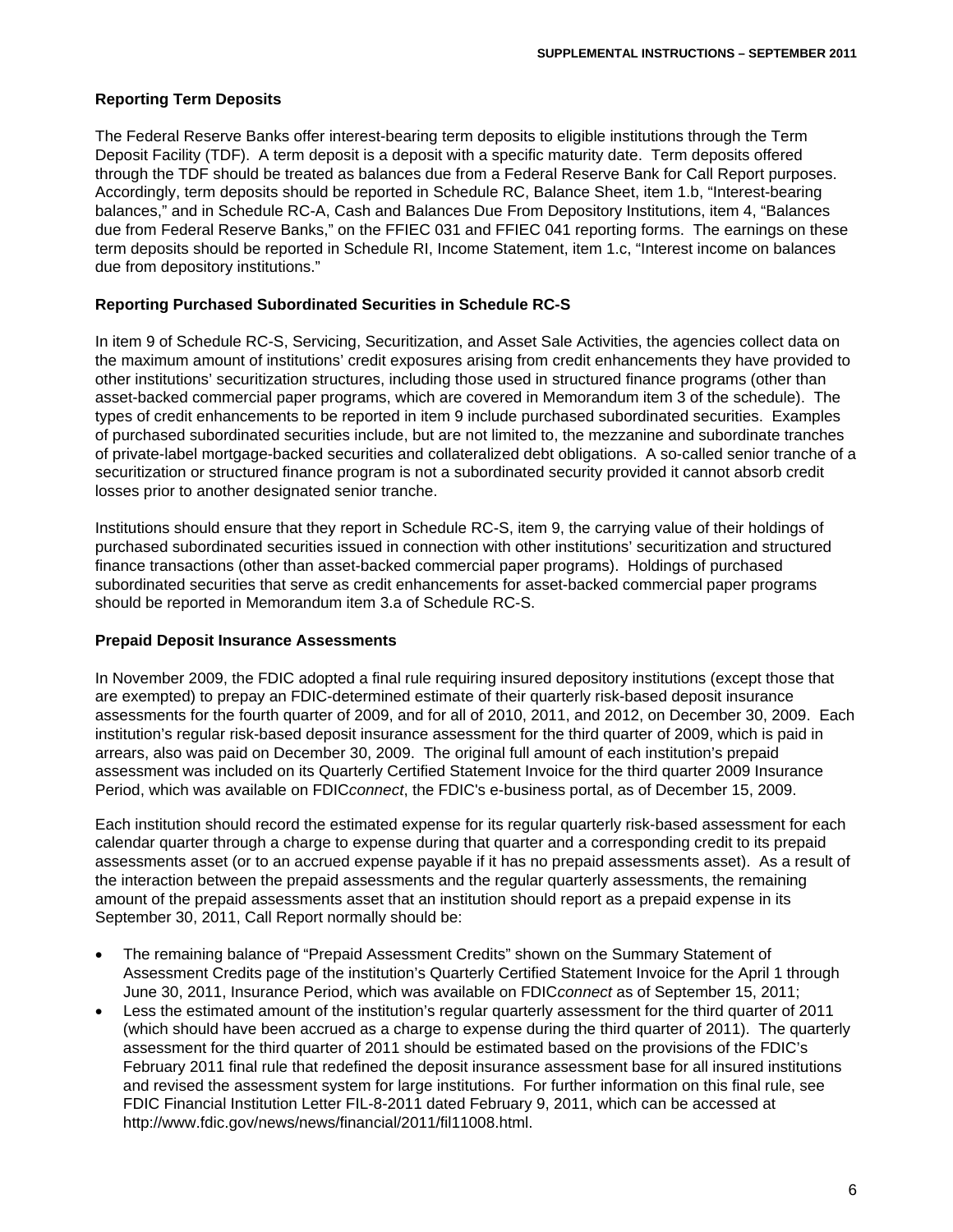An institution's prepaid expense asset should be reported in Schedule RC-F, item 6, "All other assets," and, if it is greater than \$25,000 and exceeds 25 percent of the amount reported in item 6, it also should be reported in Schedule RC-F, item 6.f, "Prepaid deposit insurance assessments." The year-to-date deposit insurance assessment expense for 2011 should be reported in Schedule RI, item 7.d, "Other noninterest expense."

When completing Schedule RC-R, Regulatory Capital, an institution may assign a zero-percent risk weight to the amount of its prepaid deposit insurance assessments asset in item 42 of this schedule.

For further information on the FDIC's prepaid assessments final rule, institutions should refer to FDIC Financial Institution Letter (FIL) 63-2009 at http://www.fdic.gov/news/news/financial/2009/fil09063.html. For further guidance on reporting regular quarterly deposit insurance assessments, institutions should refer to the Call Report Supplemental Instructions for September 30, 2009, at http://www.ffiec.gov/PDF/FFIEC\_forms/FFIEC031\_041\_suppinst\_200909.pdf.

**Consolidated Variable Interest Entities** 

# The assets and liabilities of an institution's consolidated variable interest entities (VIEs), if any, should be reported on the Call Report balance sheet (Schedule RC) in the balance sheet category appropriate to the asset or liability. Similarly, the interest and noninterest income and expenses of consolidated VIEs, including provisions for loan and lease losses, should be reported on the Call Report income statement (Schedule RI) in the category appropriate to the income or expense. In addition, institutions must report data on the assets and liabilities of their consolidated VIEs in Call Report Schedule RC-V, Variable Interest Entities. In Schedule RC-V, an institution must report separately by balance sheet category (a) the assets of its consolidated VIEs that can be used only to settle obligations of the consolidated VIE and (b) the liabilities of its consolidated VIEs for which creditors do not have recourse to the general credit of the primary beneficiary. An institution must also report the total amounts of all other assets and all other liabilities of its consolidated VIEs that do not meet these conditions. For further information, please refer to the instructions for Schedule RC-V in the Call Report instruction book.

In addition, when the assets of a consolidated VIE can be used only to settle obligations of that VIE, these assets are considered pledged assets for Call Report purposes. Accordingly, held-to-maturity and availablefor-sale securities, held-for-sale and held-for-investment loans and leases, and trading assets of consolidated VIEs that can be used only for this purpose should be reported as pledged assets in Schedule RC-B, Memorandum item 1; Schedule RC-C, part I, Memorandum item 14; and Schedule RC-D, Memorandum item 4, respectively.

# **Accounting Standards Codification<sup>™</sup>**

In June 2009, the FASB issued Statement No. 168, "The FASB Accounting Standards Codification™ and the Hierarchy of Generally Accepted Accounting Principles" (FAS 168), to establish the FASB Codification as the single source of authoritative nongovernmental U.S. generally accepted accounting principles (U.S. GAAP). The FASB Codification reorganizes existing U.S. accounting and reporting standards issued by the FASB and other related private-sector standard setters, and all guidance contained in the FASB Codification carries an equal level of authority. All previously existing accounting standards documents are superseded as described in FAS 168. All other accounting literature not included in the FASB Codification is nonauthoritative. The FASB Codification can be accessed at http://asc.fasb.org/.

The FASB Codification is effective for interim and annual periods ending after September 15, 2009. The agencies have incorporated the FASB Codification references throughout the entire Call Report instruction book while retaining references to the pre-Codification standards. In addition, the agencies have published on the FFIEC's Web site a list of all pre-Codification references to authoritative accounting literature found in the Call Report instruction book (as of March 2010) and the corresponding FASB Codification references. This reference guide can be accessed at http://www.ffiec.gov/pdf/ffiec\_forms/CodificationIntroduction\_201006.pdf.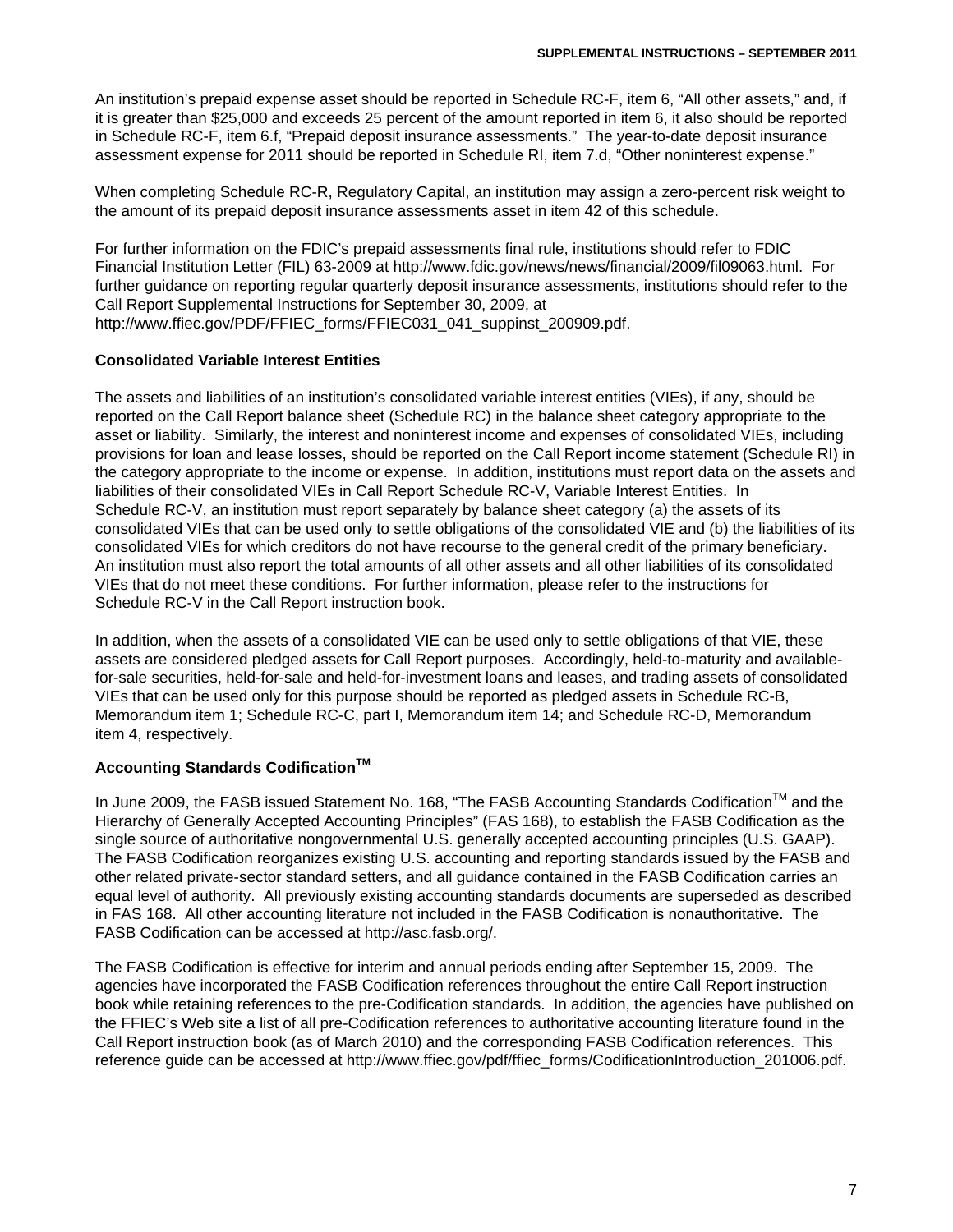### **Other-Than-Temporary Impairment**

When the fair value of an investment in an individual available-for-sale or held-to-maturity security is less than its cost basis, the impairment is either temporary or other-than-temporary. To determine whether the impairment is other-than-temporary, an institution must apply the applicable accounting guidance as discussed in the Glossary entry for "Securities Activities."

For regulatory capital purposes, any other-than-temporary impairment losses on both held-to-maturity and available-for-sale debt securities related to factors other than credit that are reported, net of applicable taxes, in Schedule RC, item 26.b, "Accumulated other comprehensive income," should be included in Schedule RC-R, item 2, together with the net unrealized gains (losses) on available-for-sale securities that are reported in item 2. Furthermore, when determining the regulatory capital limit for deferred tax assets, an institution may, but is not required to, adjust the reported amount of its deferred tax assets for any deferred tax assets arising from other-than-temporary impairment losses reported, net of applicable taxes, in Schedule RC, item 26.b in accumulated other comprehensive income. An institution must follow a consistent approach over time with respect to this adjustment to the reported amount of deferred tax assets.

In addition, when risk-weighting a held-to-maturity debt security for which an other-than-temporary impairment loss related to factors other than credit was previously recognized in other comprehensive income, include the carrying value of the debt security in column A of Schedule RC-R, item 35. Then, include the pre-tax amount of this impairment loss that has not yet been accreted from accumulated other comprehensive income to the carrying value of the security as a negative number in column B of Schedule RC-R, item 35, and include the amortized cost of the security in the appropriate risk-weight category column of item 35 (provided the security is not a purchased subordinated security that is not eligible for the ratings-based approach). For a security on which an other-than-temporary impairment loss has been recognized, amortized cost is the security's previous amortized cost as of the date of the most recently recognized other-than-temporary impairment loss less the amount of impairment loss recognized in earnings adjusted for subsequent accretion of interest income and payments received on the security.

#### **Treasury Department's Capital Purchase Program**

On October 14, 2008, the U.S. Treasury Department announced a Capital Purchase Program (CPP) under the Troubled Asset Relief Program mandated by the Emergency Economic Stabilization Act of 2008 (http://www.treasury.gov/press-center/press-releases/Pages/hp1207.aspx). The CPP was designed to encourage U.S. financial institutions to build capital to buttress the financial strength of the banking system, increase the flow of financing to U.S. businesses and consumers, and support the U.S. economy.

For institutions (other than Subchapter S and mutual institutions) that are not subsidiaries of holding companies that are approved for participation in the CPP, the Treasury Department purchased noncumulative perpetual preferred stock and warrants to purchase common stock or noncumulative perpetual preferred stock, depending on whether the institution's common stock is "publicly traded." For such institutions that are not publicly traded, the Treasury Department's intent was to immediately exercise the warrants for noncumulative perpetual preferred stock ("warrant preferred stock"). The noncumulative perpetual preferred stock issued to the Treasury Department, including warrant preferred stock, should be reported on the Call Report balance sheet (Schedule RC) in item 23, "Perpetual preferred stock and related surplus." For regulatory capital purposes, the noncumulative perpetual preferred stock issued to the Treasury Department qualifies as a component of Tier 1 capital and should be included in the amount reported for "Total equity capital" in item 1 of Schedule RC-R, Regulatory Capital.

Warrants issued by a publicly traded institution should be included in equity capital on the Call Report balance sheet (Schedule RC) provided (1) the institution has sufficient authorized but unissued shares of the common stock to allow exercise of the warrants and (2) any other necessary shareholder approvals have been obtained prior to either the issuance of the warrants or the end of the fiscal quarter in which the warrants are issued. The amount assigned to warrants classified as equity capital should be included in Schedule RC, item 25, "Surplus." Warrants that are not eligible to be classified as equity capital should be reported on the Call Report balance sheet in item 20, "Other liabilities," and in Schedule RC-G, item 4, "All other liabilities" (where the warrants should be itemized and described if their amount is greater than \$25,000 and exceeds 25 percent of item 4).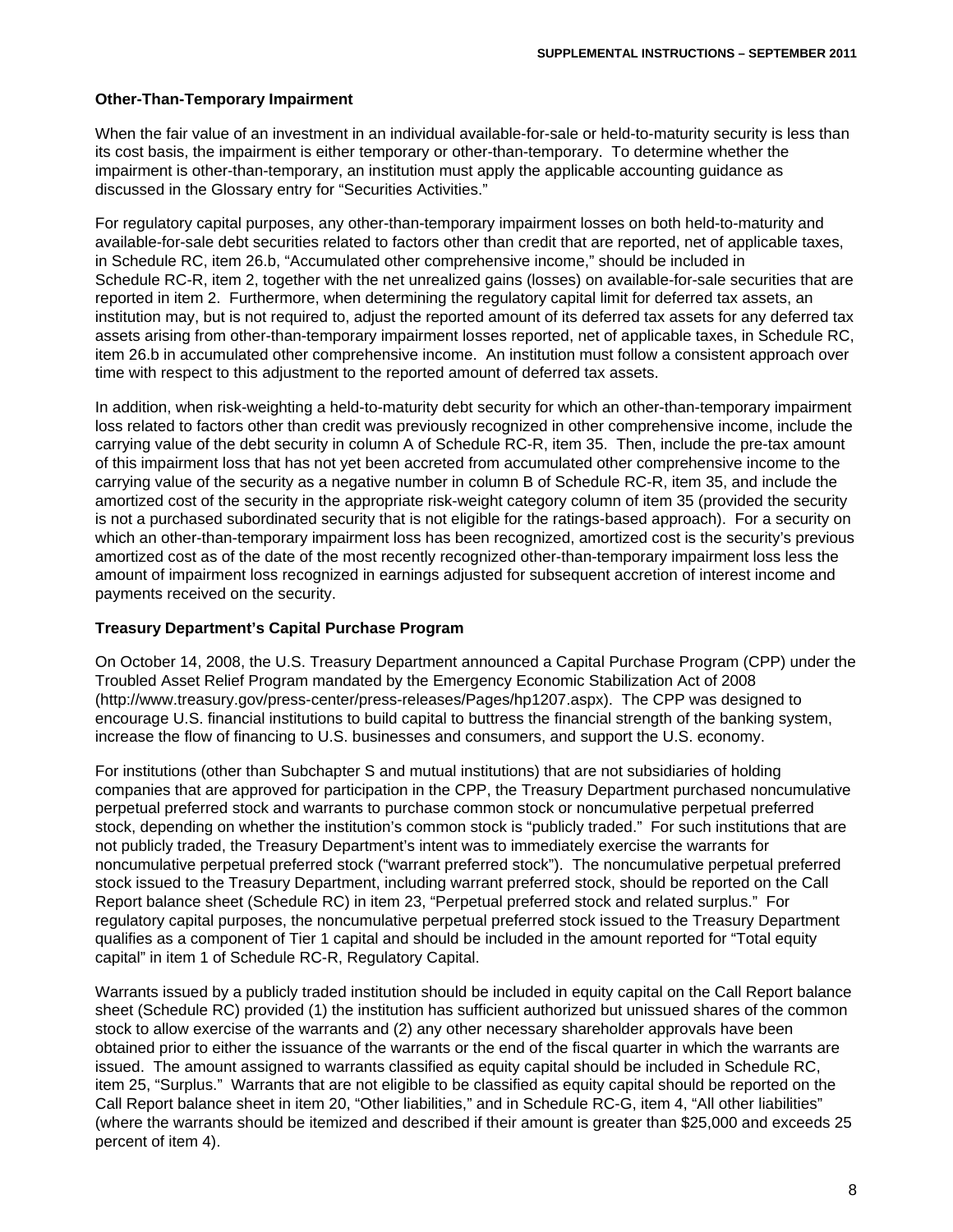For Subchapter S and mutual institutions, the full amount of all subordinated debt securities issued to the Treasury Department under the CPP should be reported in Schedule RC, item 19, "Subordinated notes and debentures." For regulatory capital purposes, report in Schedule RC-R, item 12, "Qualifying subordinated debt and redeemable preferred stock," the portion of such subordinated debt securities that qualify for inclusion in Tier 2 capital based on the capital guidelines of the reporting institution's primary federal supervisory authority.

#### **Reporting Defined Benefit Postretirement Plans**

ASC Subtopic 715-20, Compensation-Retirement Benefits – Defined Benefit Plans-General (formerly FASB Statement No. 158, "Employers' Accounting for Defined Benefit Pension and Other Postretirement Plans" (FAS 158)) requires an institution that sponsors a single-employer defined benefit postretirement plan, such as a pension plan or health care plan, to recognize the funded status of each such plan on its balance sheet. An overfunded plan is recognized as an asset while an underfunded plan is recognized as a liability. As of the end of the fiscal year when an institution initially applied former FAS 158, the previously recognized postretirement plan amounts must be adjusted to recognize gains or losses, prior service costs or credits, and transition assets or obligations that have not yet been included in the net periodic benefit cost of its plans. These adjustment amounts are recognized directly in equity capital as components of the ending balance of accumulated other comprehensive income (AOCI), net of tax. Thereafter, an institution must recognize certain gains and losses and prior service costs or credits that arise during each reporting period, net of tax, as a component of other comprehensive income (OCI) and, hence, AOCI. Postretirement plan amounts carried in AOCI are adjusted as they are subsequently recognized in earnings as components of the plans' net periodic benefit cost. For further information on accounting for defined benefit postretirement plans, institutions should refer to ASC Topic 715, Compensation-Retirement Benefits (formerly FAS 158; FASB Statement No. 87, "Employers' Accounting for Pensions"; and FASB Statement No. 106, "Employers' Accounting for Postretirement Benefits Other Than Pensions").

In addition, according to an interim decision announced by the banking agencies on December 14, 2006, institutions should reverse the effects on AOCI of ASC Subtopic 715-20 for regulatory capital purposes, including for purposes of reporting and measuring the numerators and denominators for the leverage and riskbased capital ratios. The intent of the reversal is to neutralize the effect on AOCI of the application of ASC Subtopic 715-20 on regulatory capital. Institutions should exclude from regulatory capital any amounts recorded in AOCI resulting from the initial and subsequent application of both the funded status and measurement date provisions of ASC Subtopic 715-20. For Call Report purposes, these excluded amounts should be reported in item 4 of Schedule RC-R, Regulatory Capital, together with the accumulated net gains (losses) on cash flow hedges. If the sum of the amounts included in AOCI (Schedule RC, item 26.b) for defined benefit postretirement plans under ASC Subtopic 715-20 and for cash flow hedges represents a net gain (i.e., a net increase) in reported equity capital, this sum should be reported as a positive value in item 4 of Schedule RC-R. If the sum represents a net loss (i.e., a decrease) in reported equity capital, it should be reported as a negative number in item 4 of Schedule RC-R.

In addition, when determining the regulatory capital limit for deferred tax assets, an institution may, but is not required to, adjust the amount of its deferred tax assets for any deferred tax assets or liabilities associated with any amounts recorded in AOCI resulting from the application of ASC Subtopic 715-20 that are excluded from regulatory capital (and reported in Schedule RC-R, item 4) in accordance with the preceding guidance. An institution must follow a consistent approach over time with respect to such adjustments.

For purposes of reporting and measuring the denominators for the risk-based and leverage ratios, institutions should also adjust their assets for any amounts recorded in AOCI affecting assets resulting from the initial and subsequent application of the funded status and measurement date provisions of ASC Subtopic 715-20. Specifically, assets recognized or derecognized as an adjustment to AOCI as part of the incremental effect of applying ASC Subtopic 715-20 should be reported as an adjustment to assets in item 42 of Schedule RC-R, column B, and should also be reported in item 26 of Schedule RC-R. For example, derecognition of an asset recorded as an offset to AOCI as part of the initial incremental effect of applying ASC Subtopic 715-20 should be recorded as a negative amount in item 42, column B, of Schedule RC-R and as a positive amount in item 42, column F. This amount should also be added back to average total assets for leverage capital purposes by reporting it as a negative number in item 26 of Schedule RC-R. As another example, the portion